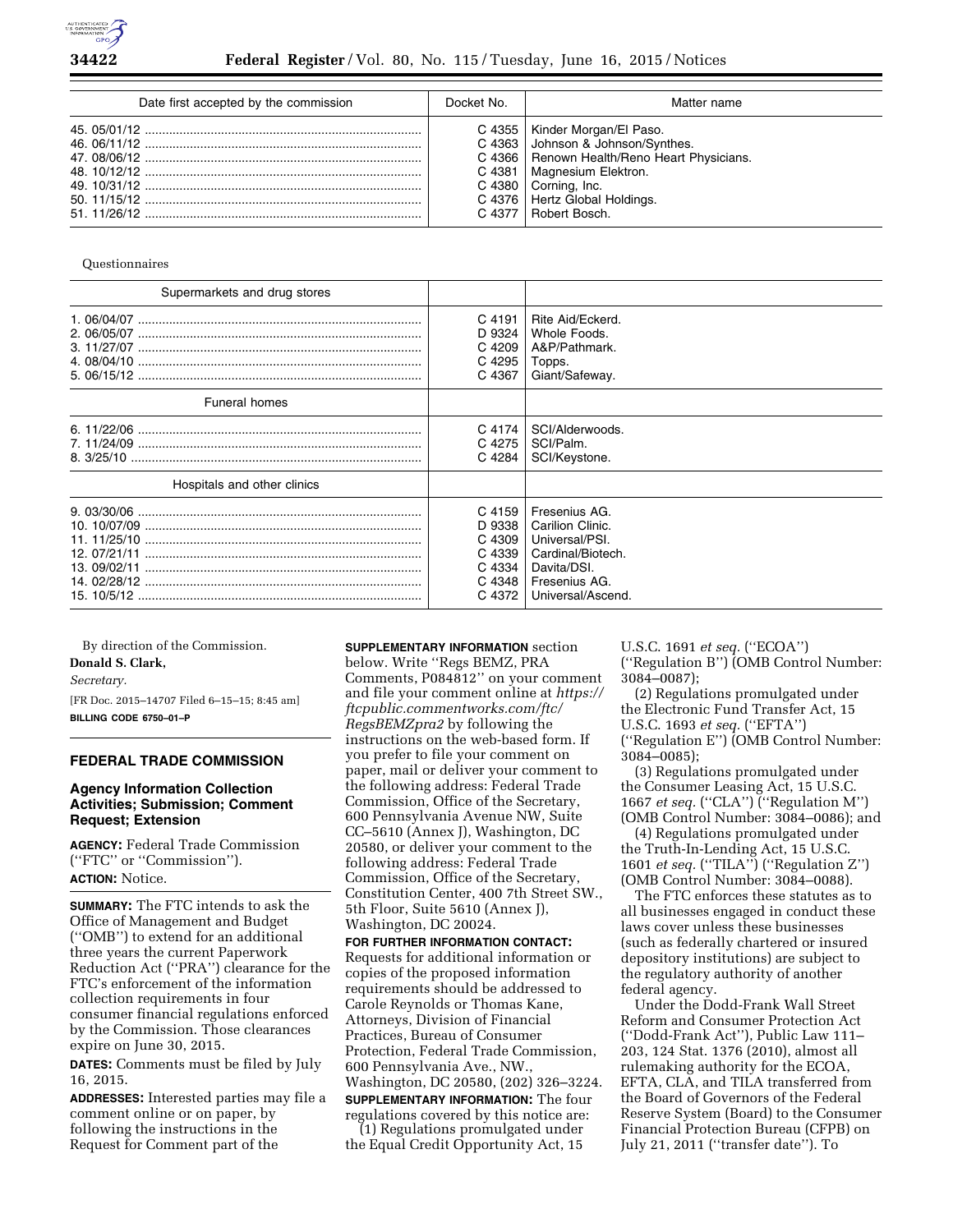implement this transferred authority, the CFPB published interim final rules for new regulations in 12 CFR part 1002 (Regulation B), 12 CFR part 1005 (Regulation E), 12 CFR part 1013 (Regulation M), and 12 CFR part 1026 (Regulation Z) for those entities under its rulemaking jurisdiction.1 Although the Dodd-Frank Act transferred most rulemaking authority under ECOA, EFTA, CLA, and TILA to the CFPB, the Board retained rulemaking authority for certain motor vehicle dealers 2 under all of these statutes and also for certain interchange-related requirements under EFTA.3

As a result of the Dodd-Frank Act, the FTC and the CFPB now share the authority to enforce Regulations B, E, M, and Z for entities for which the FTC had enforcement authority before the Act, except for certain motor vehicle dealers. Because of this shared enforcement jurisdiction, the two agencies have divided the FTC's previously-cleared PRA burden between them,<sup>4</sup> except that the FTC has assumed all of the part of that burden associated with motor vehicle dealers (for brevity, referred to in the burden summaries below as a "carve-out").<sup>5</sup> The division of PRA burden hours not attributable to motor vehicle dealers is reflected in the CFPB's PRA clearance requests to OMB, as well as in the FTC's burden estimates below.

As a result of the Dodd-Frank Act, the FTC generally has sole authority to enforce Regulations B, E, M, and Z regarding certain motor vehicle dealers predominantly engaged in the sale and servicing of motor vehicles, the leasing

5See Dodd-Frank Act sec. 1029 (a), as limited by subsection (b). Subsection (b) does not preclude CFPB regulatory oversight regarding, among others, businesses that extend retail credit or retail leases for motor vehicles in which the credit or lease offered is provided directly from those businesses, rather than unaffiliated third parties, to consumers. It is not practicable, however, for PRA purposes, to estimate the portion of dealers that engage in one form of financing versus another (and that would or would not be subject to CFPB oversight). Thus, FTC staff's ''carve-out'' for this PRA burden analysis reflects a general estimated volume of motor vehicle dealers. This attribution does not change actual enforcement authority.

and servicing of motor vehicles, or both, that, among other things, assign their contracts to unaffiliated third parties.6 Because the FTC has exclusive jurisdiction to enforce these rules for such motor vehicle dealers and retains its concurrent authority with the CFPB for other types of motor vehicle dealers, and in view of the different types of motor vehicle dealers, the FTC is including for itself the entire PRA burden for all motor vehicle dealers in the burden estimates below.

The regulations impose certain recordkeeping and disclosure requirements associated with providing credit or with other financial transactions. Under the PRA, 44 U.S.C. 3501–3521, Federal agencies must get OMB approval for each collection of information they conduct or sponsor. ''Collection of information'' includes agency requests or requirements to submit reports, keep records, or provide information to a third party. *See* 44 U.S.C. 3502(3); 5 CFR 1320.3(c).

All four of these regulations require covered entities to keep certain records, but FTC staff believes these records are kept in the normal course of business even absent the particular recordkeeping requirements.7 Covered entities, however, may incur some burden associated with ensuring that they do not prematurely dispose of relevant records (*i.e.,* during the time span they must retain records under the applicable regulation).

The regulations also require covered entities to make disclosures to thirdparties. Related compliance involves set-up/monitoring and transactionspecific costs. ''Set-up'' burden, incurred only by covered new entrants, includes their identifying the applicable required disclosures, determining how best to comply, and designing and developing compliance systems and procedures. ''Monitoring'' burden, incurred by all covered entities, includes their time and costs to review changes to regulatory requirements, make necessary revisions to compliance systems and procedures, and to monitor the ongoing operation of systems and procedures to ensure continued compliance. ''Transaction-related'' burden refers to the time and cost associated with providing the various required disclosures in individual transactions.

The required disclosures do not impose PRA burden on some covered entities because they make those disclosures in their normal course of activities. For other covered entities that do not, their compliance burden will vary widely depending on the extent to which they have developed effective computer-based or electronic systems and procedures to communicate and document required disclosures.<sup>8</sup>

Calculating the burden associated with the four regulations' disclosure requirements is very difficult because of the highly diverse group of affected entities. The ''respondents'' included in the following burden calculations consist of, among others, credit and lease advertisers, creditors, owners (such as purchasers and assignees) of credit obligations, financial institutions, service providers, certain government agencies and others involved in delivering electronic fund transfers (''EFTs'') of government benefits, and lessors.9 The burden estimates represent FTC staff's best assessment, based on its knowledge and expertise relating to the financial services industry, of the average time to complete the aforementioned tasks associated with recordkeeping and disclosure. Staff considered the wide variations in covered entities' (1) size and location; (2) credit or lease products offered, extended, or advertised, and their particular terms; (3) EFT types used; (4) types and frequency of adverse actions taken; (5) types of appraisal reports utilized; and (6) computer systems and electronic features of compliance operations.

The cost estimates that follow relate solely to labor costs, and they include the time necessary to train employees how to comply with the regulations. Staff calculated labor costs by multiplying appropriate hourly wage rates by the burden hours described above. The hourly rates used were \$56 for managerial oversight, \$42 for skilled technical services, and \$17 for clerical work. These figures are averages drawn

<sup>1</sup> 12 CFR part 1002 (Reg. B) (76 FR 79442, Dec. 21, 2011); 12 CFR part 1005 (Reg. E) (76 FR 81020, Dec. 27, 2011); 12 CFR part 1013 (Reg. M) (76 FR 78500, Dec. 19, 2011); 12 CFR part 1026 (Reg. Z) (76 FR 79768, Dec. 22, 2011).

<sup>2</sup> Generally, these are dealers ''predominantly engaged in the sale and servicing of motor vehicles, the leasing and servicing of motor vehicles, or both.'' *See* Dodd-Frank Act, sec. 1029(a)–(c).

<sup>3</sup>*See* Dodd-Frank Act, sec. 1075 (these requirements are implemented through Board Regulation II, 12 CFR part 235, rather than EFTA's implementing Regulation E).

<sup>4</sup>The CFPB also factored into its burden estimates respondents over which it has jurisdiction but the FTC does not.

<sup>6</sup>*See* Dodd-Frank Act, sec 1029(a)-(c).

<sup>7</sup>PRA ''burden'' does not include ''time, effort, and financial resources'' expended in the ordinary course of business, regardless of any regulatory requirement. *See* 5 CFR 1320.3(b)(2).

<sup>8</sup>For example, large companies may use computer-based and/or electronic means to provide required disclosures, including issuing some disclosures en masse, *e.g.,* notice of changes in terms. Smaller companies may have less automated compliance systems but may nonetheless rely on electronic mechanisms for disclosures and recordkeeping. Regardless of size, some entities may utilize compliance systems that are fully integrated into their general business operational system; if so, they may have minimal additional burden. Other entities may have incorporated fewer of these approaches into their systems and thus may have a higher burden.

<sup>&</sup>lt;sup>9</sup>The Commission generally does not have jurisdiction over banks, thrifts, and federal credit unions under the applicable regulations.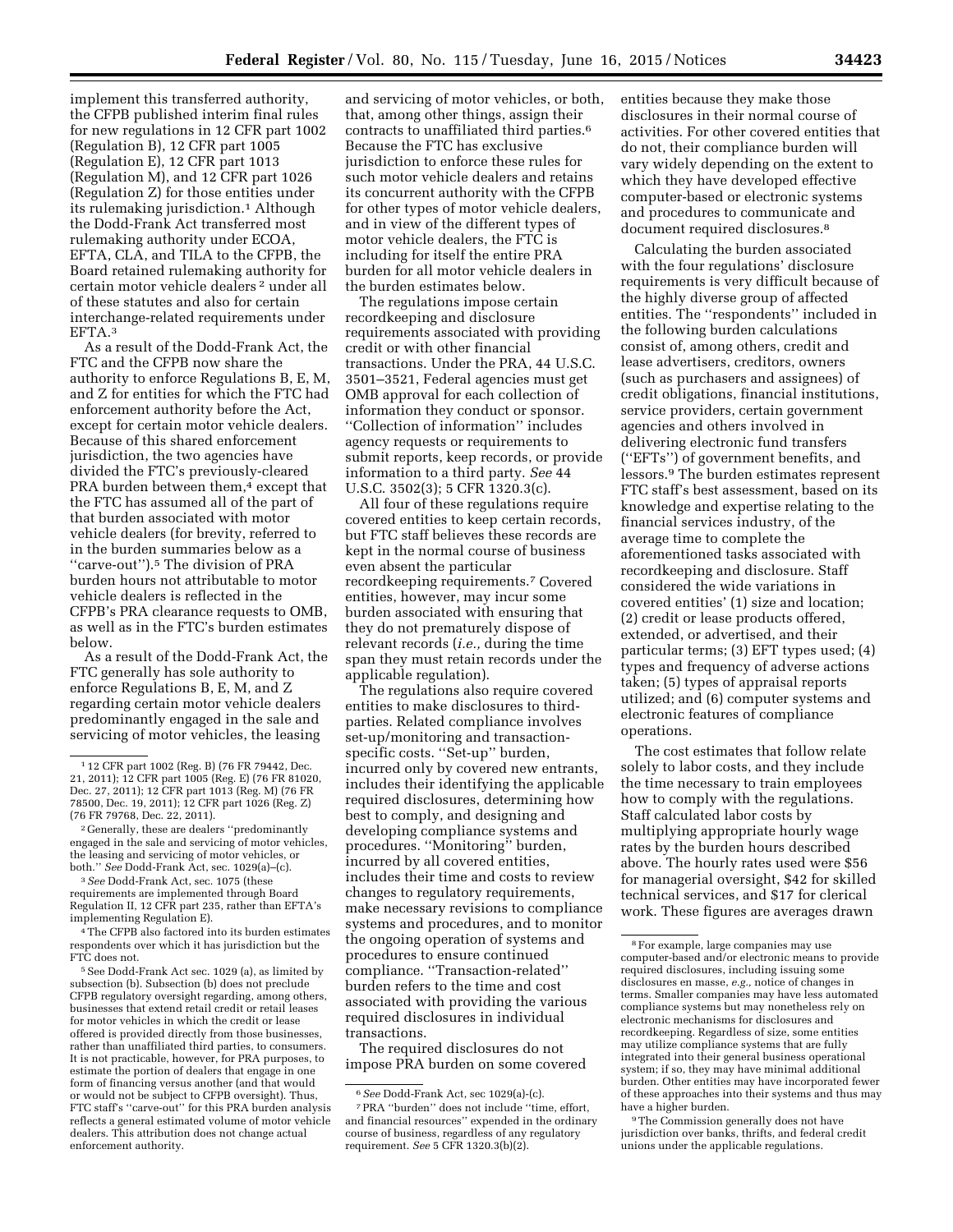from Bureau of Labor Statistics data.10 Further, the FTC cost estimates assume the following labor category apportionments, except where otherwise indicated below: recordkeeping—10% skilled technical, 90% clerical; disclosure—10% managerial, 90% skilled technical.

The applicable PRA requirements impose minimal capital or other nonlabor costs. Affected entities generally already have the necessary equipment for other business purposes. Similarly, FTC staff estimates that compliance with these rules entails minimal printing and copying costs beyond that associated with documenting financial transactions in the ordinary course of business.

On April 2, 2015, the FTC sought public comment on the information collection requirements associated with these four regulations. 80 FR 17749. The Commission received a comment from the National Automobile Dealers Association (''NADA'') pertaining to regulatory burden affecting Regulations B, M, and Z. The comment repeats many of the points NADA made in its comments submitted in 2012 when the FTC last sought renewed OMB clearance regarding the FTC's enforcement oversight of the recordkeeping and disclosure provisions of these regulations issued by the Federal Reserve Board and Consumer Financial Protection Bureau.<sup>11</sup>

As before, NADA asserts that the FTC's burden estimates greatly underestimate its members' 12 regulatory burdens under these rules, particularly those under Regulations B, M, and Z. Despite the FTC's prior and continuing explanation in its **Federal Register**  Notices regarding the terms ''setup,'' ''monitoring,'' and ''transactionrelated,'' NADA has misinterpreted FTC estimates of *disclosure time per transaction* as the estimated time the FTC accords to *monitoring to review complianc*e.13 Rather, FTC estimates of

11NADA's 2015 comment and related 2012 comment are available at *[https://](https://ftcpublic.commentworks.com/ftc/RegsBEMZpra2) [ftcpublic.commentworks.com/ftc/RegsBEMZpra2.](https://ftcpublic.commentworks.com/ftc/RegsBEMZpra2)*  The remaining (two) commenters' submissions were not relevant to the statutes and regulations at issue.

12NADA states that it represents approximately 16,000 new car and truck dealers, both domestic and import, with over 32,500 separate franchises. *Id.* 

13 In NADA's 2015 comment, it misread the 15 second and 60 second estimates the FTC accorded to disclosure time per lease and credit advertisement, respectively, as the time the FTC

''monitoring'' burden address covered entities' time and costs to review changes to regulatory requirements, make necessary revisions to compliance systems and procedures, and to monitor the ongoing operation of systems and procedures *to ensure continued compliance.* ''Transaction-related'' burden, by contrast, refers to the *disclosure time and cost per individual transaction,* thus, generally, of much lesser magnitude than ''monitoring'' (or ''setup'') burden. And, as stated in the FTC's April 27, 2012 **Federal Register**  Notice—and as still applicable here the population of affected motor vehicle dealers is one component of a much larger universe of such entities.<sup>14</sup>

In addition, NADA's comment states that, for both Regulations Z and M, respectively, the estimates that assumed an average of two advertising transactions per respondent for credit, and forty per respondent for leasing, are not adequate, and that dealers advertise hundreds, if not thousands, of vehicles per year with many ads being subject to Regulations Z or M.

However, the FTC's estimates of transaction time and volume are intended as averages: for Regulation Z, highly diverse entities and types of transactions are covered, and for both regulations, some respondents may have more covered ads, and others may have fewer (if any). Moreover, the number of vehicles advertised is not the issue for compliance with the requirements; rather, the question is whether specific terms used in the advertisements trigger the disclosure responsibilities of these regulations.15 Some entities' advertisements may not include terms that are covered by these requirements at all, or they may be subject to exceptions such that disclosures are inapplicable.16

15Further, to facilitate compliance, both regulations permit the use of illustrative transactions to make the necessary disclosures. That is, where a range of terms is possible or offered, the ad may use examples of typical transactions and include the required disclosures, rather than stating a wide list of transactions and terms for multiple vehicles. See 12 CFR 1013.7(d)(1)–1, Supp. 1, and 12 CFR 213.7(d)(1)–1, Supp. 1, CFPB and FRB Regulation M Official Staff Commentaries, respectively (leases); 12 CFR 1026.24(d)(2)–5, Supp. 1, and 12 CFR 226.24(d)(2)–5, Supp. 1, CFPB and FRB Regulation Z Official Staff Commentaries, respectively (credit).

16For example, some advertisements may promote sale prices rather than credit or lease terms, and are not subject to Regulations Z or M.

Nonetheless, in recognition of motor vehicle dealers' substantially greater proportion of overall covered entities under Regulation M, the FTC estimates for that regulation have been partially revised in response to some of NADA's comments. This is covered in more detail in the discussion of Regulation M and related burden calculation tables.17

The following discussion and tables present FTC estimates under the PRA of recordkeeping and disclosure average time and labor costs, excluding that which the FTC believes entities incur customarily in the ordinary course of business18 and information compiled and produced in response to FTC law enforcement investigations or prosecutions.19

Other ads generally may promote the availability of financing or leasing without specific terms, such as ''welcome college graduates and military.'' Some ads may offer terms that do not trigger advertising responsibilities under Regulations Z or M, such as ''take years to repay'' or ''we offer long-term leasing.'' Still other ads may promote terms that are subject to exceptions under Regulation Z, and disclosures would not be required, such as ''no downpayment required,'' in credit ads.

 $\rm ^{17}$  The FTC has retained its burden and cost estimates for Regulations B and Z. As noted above, these regulations apply to a wide variety of entities and transactions. Some entities provide disclosures in the ordinary course of business—which is not included in PRA burden; others have minimal setup burden and few transactions covered by the requirements, while other entities may have more setup and transaction-related burden. The FTC's estimates reflect these complex considerations. Moreover, based on the FTC's administrative experience in this enforcement area, some dealers use the same or similar advertisements for many of their franchises or locations— an approach that can facilitate compliance by limiting the number of applicable advertisements for which disclosures are provided, and hence, costs.

In addition, we note that the report developed for NADA and attached to NADA's comment by the Center for Automotive Research (''CAR Report'') addresses the impact on franchised automobile dealerships related to many federal statutes, regulations, and requirements. NADA stated these requirements cover diverse issues but that the regulations in this matter still ''represent a material portion of dealers' regulatory obligations.'' *See, e.g.,*  NADA comment, CAR Report at 2, 3, 19–34. However, NADA's specific points refer to a generalized concern about regulatory burden for automobile dealers. Because franchised automobile dealers are a component of a broad, highly diverse population of credit entities and transactions, we believe that the estimates for Regulations B and Z remain reasonable, bearing in mind the complexity of this assessment for such a wide-ranging group.

18*See supra* note 7 and accompanying text.

19*See* 5 CFR 1320.4(a) (excluding information collected in response to, among other things, a federal civil action or ''during the conduct of an administrative action, investigation, or audit involving an agency against specific individuals or entities'').

FTC enforcement initiatives are based on diverse statutory and regulatory requirements. Some actions are brought in partnership with other federal and state agencies and encompass matters enforced by those agencies, not solely issues related to Regulations M and Z. Further, even where Regulations M and Z matters also are involved in FTC actions, or are in the broader initiative or

<sup>10</sup>These inputs are based broadly on mean hourly data found within the ''Bureau of Labor Statistics, Economic News Release,'' March 25, 2015, Table 1, ''National employment and wage data from the Occupational Employment Statistics survey by occupation, May 2014.'' *[http://www.bls.gov/](http://www.bls.gov/news.release/ocwage.t01.htm) [news.release/ocwage.t01.htm.](http://www.bls.gov/news.release/ocwage.t01.htm)* 

estimated for dealer monitoring of advertisements for respective compliance under Regulations M and Z. In actuality, the FTC estimate for the latter monitoring category, and as reappearing in the Regulation M and Z disclosure hour tables in this Notice, is 30 minutes for lease advertising and 30 minutes for closed-end credit advertising.

<sup>14</sup>See 77 FR 25170, 25174.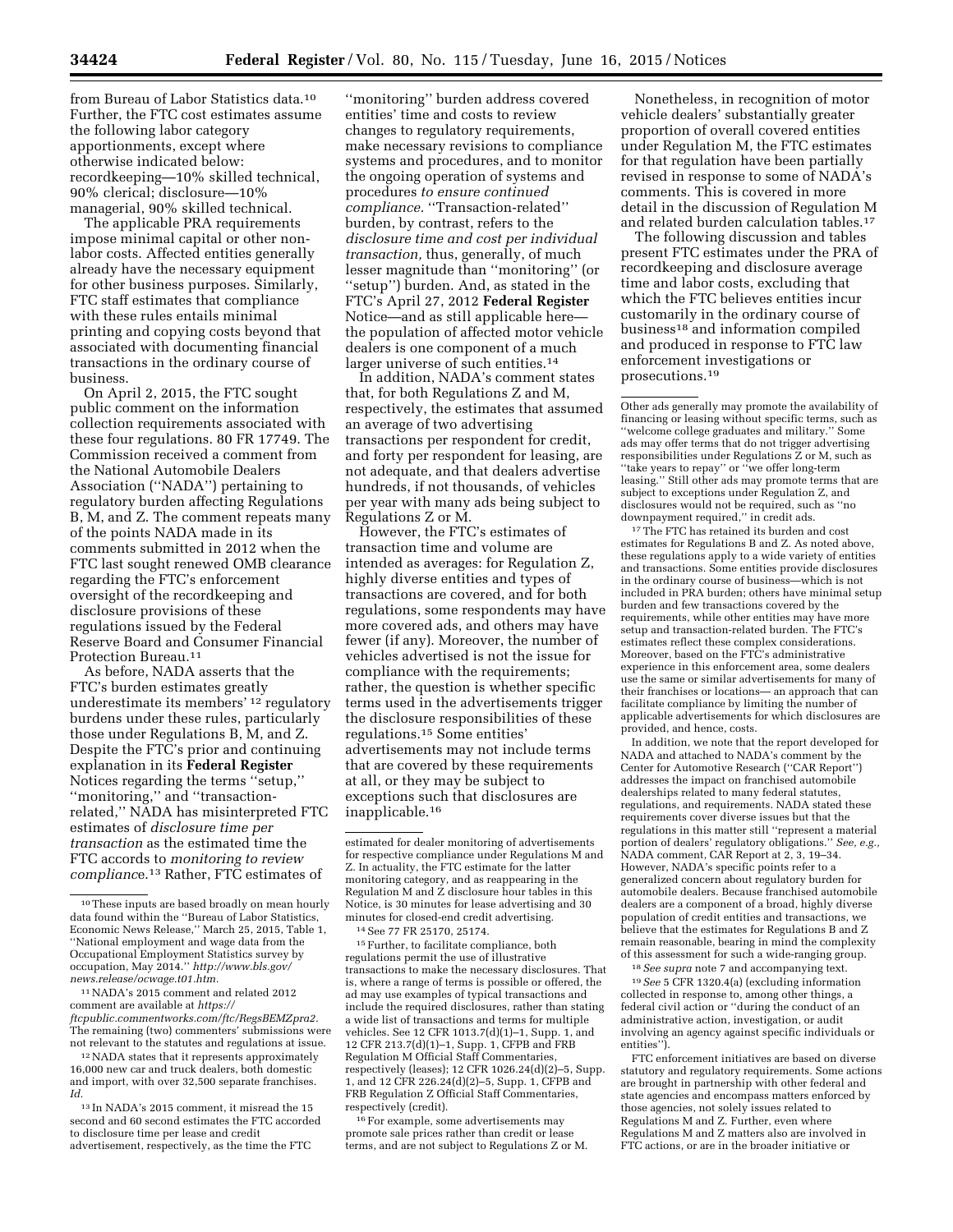#### **1. Regulation B**

The ECOA prohibits discrimination in the extension of credit. Regulation B implements the ECOA, establishing disclosure requirements to assist customers in understanding their rights under the ECOA and recordkeeping requirements to assist agencies in enforcement. Regulation B applies to retailers, mortgage lenders, mortgage brokers, finance companies, and others.

#### *Recordkeeping*

FTC staff estimates that Regulation B's general recordkeeping requirements affect 530,080 credit firms subject to the Commission's jurisdiction, at an average annual burden of 1.25 hours per firm for a total of 662,600 hours.20 Staff also estimates that the requirement that mortgage creditors monitor information about race/national origin, sex, age, and marital status imposes a maximum burden of one minute each (of skilled technical time) for approximately 2.9 million credit applications (based on industry data regarding the approximate number of mortgage purchase and

refinance originations), for a total of 48,333 hours.21 Staff also estimates that recordkeeping of self-testing subject to the regulation would affect 1,375 firms, with an average annual burden of one hour (of skilled technical time) per firm, for a total of 1,375 hours, and that recordkeeping of any corrective action as a result of self-testing would affect 10% of them, *i.e.,* 138 firms, with an average annual burden of four hours (of skilled technical time) per firm, for a total of 552 hours.<sup>22</sup> Keeping records of race/national origin, sex, age, and marital status requires an estimated one minute of skilled technical time.

#### *Disclosure*

Regulation B requires that creditors (*i.e.,* entities that regularly participate in the decision whether to extend credit under Regulation B) provide notices whenever they take adverse action, such as denial of a credit application. It requires entities that extend mortgage credit with first liens to provide a copy of the appraisal report or other written valuation to applicants.23 Finally, Regulation B also requires that for

accounts which spouses may use or for which they are contractually liable, creditors who report credit history must do so in a manner reflecting both spouses' participation. Further, it requires creditors that collect applicant characteristics for purposes of conducting a self-test to disclose to those applicants that: (1) Providing the information is optional; (2) the creditor will not take the information into account in any aspect of the credit transactions; and (3) if applicable, the information will be noted by visual observation or surname if the applicant chooses not to provide it.24

## *Burden Totals*

- Recordkeeping: 712,860 hours (637,310 + 75,550 carve-out for motor vehicles); \$15,031,620 (\$13,550,520 + \$1,481,100 carve-out for motor vehicles), associated labor costs
- Disclosures: 1,166,563 hours (1,036,040 + 130,523 carve-out for motor vehicles); \$50,628,816 (\$44,964,122 + \$5,664,694 carve-out for motor vehicles), associated labor costs

#### REGULATION B—DISCLOSURES—BURDEN HOURS

|                                                                               |                    | Setup/monitoring 1                          |                                                 | Transaction-related <sup>2</sup> |                                                   |                                           |                         |
|-------------------------------------------------------------------------------|--------------------|---------------------------------------------|-------------------------------------------------|----------------------------------|---------------------------------------------------|-------------------------------------------|-------------------------|
| <b>Disclosures</b>                                                            | Respondents        | Average burden<br>per respondent<br>(hours) | Total setup/<br>monitoring<br>burden<br>(hours) | Number of<br>transactions        | Average<br>burden per<br>transaction<br>(minutes) | Total<br>transaction<br>burden<br>(hours) | Total burden<br>(hours) |
| Credit history reporting<br>Adverse action notices<br>Appraisal reports/writ- | 132,520<br>530.080 | .25<br>.75                                  | 33,130<br>397.560                               | 66,260,000<br>106.016.000        | .25<br>.25                                        | 276,083<br>441.733                        | 309,213<br>839,293      |
| ten valuations<br>Self-test disclosures                                       | 5.000<br>1.375     | .5                                          | 5.000<br>688                                    | 1,450,000<br>68.750              | .50<br>.25                                        | 12,083<br>286                             | 17,083<br>974           |
| Total                                                                         |                    |                                             |                                                 |                                  |                                                   |                                           | 1,166,563               |

1The estimates assume that all applicable entities would be affected, with respect to appraisal reports and other written valuations (with the FTC having approximately one-half of that amount). An increase in burden is noted due to changed rules requiring provision of appraisals reports as well as other written valuations, for first lien mortgages. The former "Appraisal disclosure" item was deleted; the information is now supplied by the rule. by the rule.<br><sup>2</sup>The transaction-related figures reflect a decrease in mortgage transactions, compared to prior FTC estimates. The figures assume that ap-

proximately three-quarters of applicable mortgage transactions (.75 x 2,900,000, or 2,175,000) would not otherwise provide this information, and that another 725,000 transactions (not closed, etc.) would be affected; the FTC would have one-half of the total, or 1,450,000.

CENTER BLOG (Dec. 23, 2014), *available at [https://](https://www.ftc.gov/news-events/blogs/business-blog/2014/12/advertise-auto-promotions-car-fully) [www.ftc.gov/news-events/blogs/business-blog/2014/](https://www.ftc.gov/news-events/blogs/business-blog/2014/12/advertise-auto-promotions-car-fully) [12/advertise-auto-promotions-car-fully.](https://www.ftc.gov/news-events/blogs/business-blog/2014/12/advertise-auto-promotions-car-fully)* 

20Section 1071 of the Dodd-Frank Act amends the ECOA to require financial institutions to collect and report information concerning credit applications by women- or minority-owned businesses and small businesses, effective on the July 21, 2011 transfer date. Both the CFPB and the Board have exempted affected entities from complying with this requirement until a date set by the prospective final rules these agencies issue to implement the Dodd-Frank Act's requirements. The Commission will address PRA burden for its enforcement of these requirements after the CFPB and the Board have issued the associated final rules.

21Regulation B contains model forms that creditors may use to gather and retain the required information.

22 In contrast to banks, for example, entities under FTC jurisdiction are not subject to audits for

compliance with Regulation B; rather they may be subject to FTC investigations and enforcement actions. This may impact the level of self-testing (as specifically defined by Regulation B) in a given year, and staff has sought to address such factors in its burden estimates.

23While the rule also requires the creditor to provide a short written disclosure regarding the appraisal process, the disclosure is now provided by the CFPB, and is thus not a ''collection of information'' for PRA purposes. *See* 5 CFR 1320.3(c)(2) and CFPB, Final Rule, Disclosure and Delivery Requirements for Copies of Appraisals and Other Written Valuations Under the Equal Credit Opportunity Act (Regulation B), 78 FR 7216, 7247 (Jan. 31, 2013). Accordingly, it is not included in burden estimates below.

24The disclosure may be provided orally or in writing. The model form provided by Regulation B assists creditors in providing the written disclosure.

enforcement sweep of automobile actions, the actions frequently include charges of unfair and/or deceptive practices under Section 5 of the FTC Act, 15 U.S.C. 45(a), and/or may involve warranty violations under the Magnuson Moss Warranty Act, 15 U.S.C. 2301–2312, and other issues not pertinent to this PRA submission. *See, e.g.,* FTC, Press Release, *FTC, Multiple Law Enforcement Partners Announce Crackdown on Deception, Fraud in Auto Sales, Financing and Leasing,* Mar. 26, 2015, *available at [https://www.ftc.gov/news-events/press](https://www.ftc.gov/news-events/press-releases/2015/03/ftc-multiple-law-enforcement-partners-announce-crackdown)[releases/2015/03/ftc-multiple-law-enforcement](https://www.ftc.gov/news-events/press-releases/2015/03/ftc-multiple-law-enforcement-partners-announce-crackdown)[partners-announce-crackdown](https://www.ftc.gov/news-events/press-releases/2015/03/ftc-multiple-law-enforcement-partners-announce-crackdown).* The FTC also frequently issues business ''blog'' guidance with its enforcement initiatives to guide and facilitate compliance. *See, e.g.,* Lesley Fair, *Operation Ruse Control: Six tips if cars are up your alley,* FTC BUSINESS CENTER BLOG (Mar. 26, 2015), *available at [https://www.ftc.gov/news-events/blogs/](https://www.ftc.gov/news-events/blogs/business-blog/2015/03/operation-ruse-control-6-tips-if-cars-are-your-alley)  [business-blog/2015/03/operation-ruse-control-6](https://www.ftc.gov/news-events/blogs/business-blog/2015/03/operation-ruse-control-6-tips-if-cars-are-your-alley)  [tips-if-cars-are-your-alley;](https://www.ftc.gov/news-events/blogs/business-blog/2015/03/operation-ruse-control-6-tips-if-cars-are-your-alley)* Lesley Fair, ''*Advertise auto promotions car-fully,''* FTC BUSINESS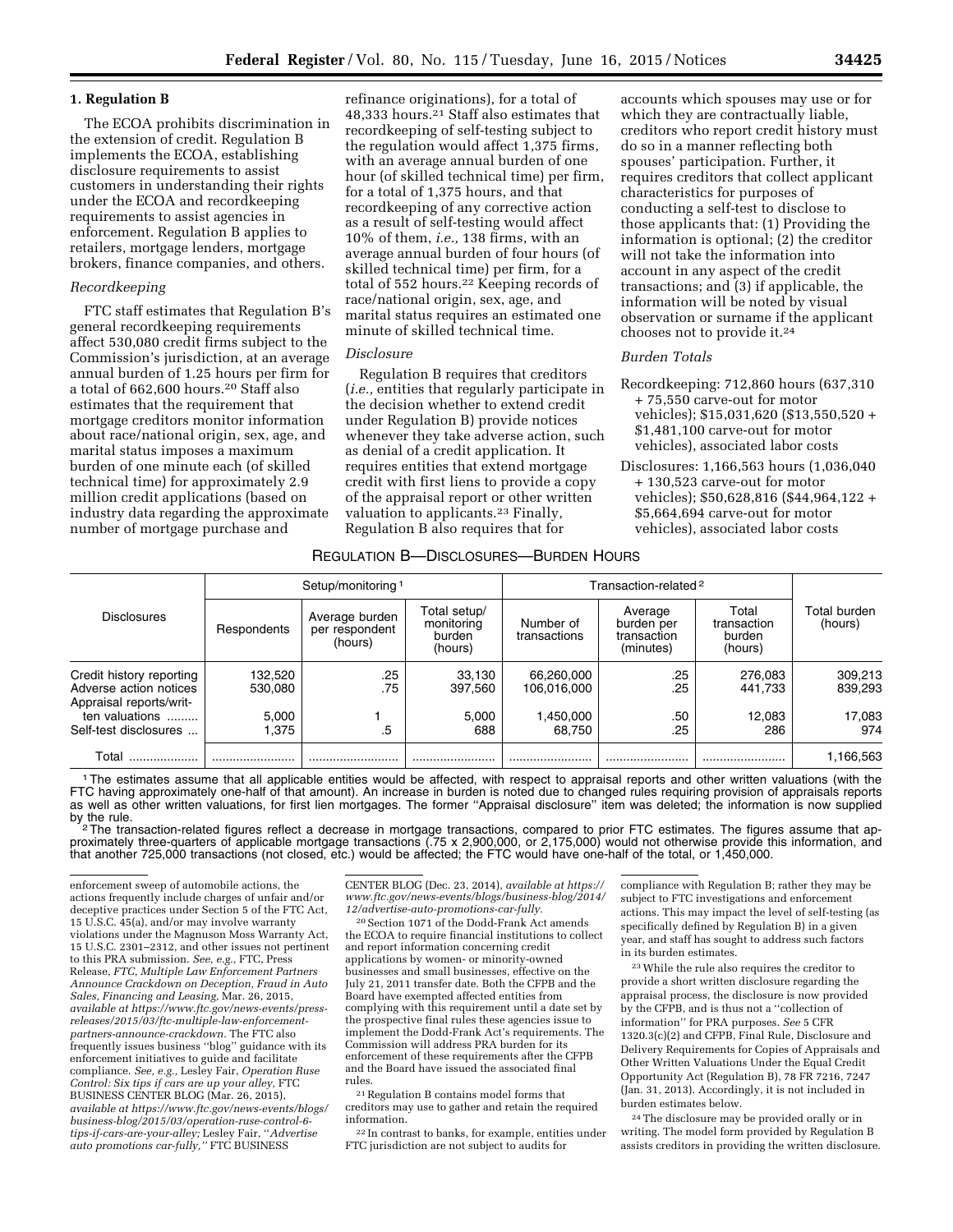|                                                                        |                 | Managerial         |                  | <b>Skilled Technical</b> |                 | Clerical           | <b>Total cost</b>         |  |
|------------------------------------------------------------------------|-----------------|--------------------|------------------|--------------------------|-----------------|--------------------|---------------------------|--|
| Required task                                                          | Time<br>(hours) | Cost<br>(\$56/hr.) | Time<br>(hours)  | Cost<br>(\$42/hr.)       | Time<br>(hours) | Cost<br>(\$17/hr.) | $($ \$)                   |  |
| General recordkeeping<br>Other recordkeeping<br>Recordkeeping of self- | 0               | \$0<br>0           | 66,260<br>48,333 | \$2,782,920<br>2,029,986 | 596,340         | \$10,137,780<br>O  | \$12,920,700<br>2,029,986 |  |
| test                                                                   | O               | 0                  | 1,375            | 57,750                   | 0               | O                  | 57,750                    |  |
| Recordkeeping of cor-                                                  |                 |                    |                  |                          |                 |                    |                           |  |
| rective action                                                         | 0               | 0                  | 552              | 23,184                   | 0               | 0                  | 23,184                    |  |
| <b>Total Record-</b><br>keeping<br>Disclosures:                        |                 |                    |                  |                          |                 |                    | 15,031,620                |  |
| Credit history re-<br>porting<br>Adverse action no-                    | 30,921          | 1,731,576          | 278,292          | 11,688,264               | 0               | 0                  | 13,419,840                |  |
| tices                                                                  | 83,929          | 4,700,024          | 755,364          | 31,725,288               | 0               | 0                  | 36,425,312                |  |
| Appraisal reports                                                      | 1,708           | 95,648             | 15,375           | 645,750                  | 0               |                    | 741,398                   |  |
| Self-test disclosure                                                   | 97              | 5,432              | 877              | 36,834                   | 0               | 0                  | 42,266                    |  |
| <b>Total Disclo-</b><br>sures<br>.                                     |                 |                    |                  |                          |                 |                    | 50,628,816                |  |
| <b>Total Rec-</b><br>ord-<br>keeping<br>and Dis-                       |                 |                    |                  |                          |                 |                    |                           |  |
| closures                                                               |                 |                    |                  |                          |                 |                    | 65,660,436                |  |

# REGULATION B—RECORDKEEPING AND DISCLOSURES—COST 25

# **2. Regulation E**

The EFTA requires that covered entities provide consumers with accurate disclosure of the costs, terms, and rights relating to EFT and certain other services. Regulation E implements the EFTA, establishing disclosure and other requirements to aid consumers and recordkeeping requirements to assist agencies with enforcement. It applies to financial institutions,

retailers, gift card issuers and others that provide gift cards, service providers, various federal and state agencies offering EFTs, etc. Staff estimates that Regulation E's recordkeeping requirements affect 327,460 firms offering EFT services to consumers and that are subject to the Commission's jurisdiction, at an average annual burden of one hour per firm, for a total of 327,460 hours.

### *Burden Totals*

Recordkeeping: 327,460 hours (312,500 + 15,040 carve-out); \$6,385,470 (\$6,092,190 + \$293,280 carve-out), associated labor costs

Disclosures: 7,179,270 hours (7,162,563 + 16,707 carve-out); \$311,588,654  $($310,863,566 + $725,088$  carve-out), associated labor costs

# REGULATION E—DISCLOSURES—BURDEN HOURS

|                         |             | Setup/Monitoring                               |                                                 | Transaction-related       |                                                   |                                        |                         |
|-------------------------|-------------|------------------------------------------------|-------------------------------------------------|---------------------------|---------------------------------------------------|----------------------------------------|-------------------------|
| <b>Disclosures</b>      | Respondents | Average<br>burden per<br>respondent<br>(hours) | Total setup/<br>monitoring<br>burden<br>(hours) | Number of<br>transactions | Average<br>burden per<br>transaction<br>(minutes) | Total<br>transaction<br>burden (hours) | Total burden<br>(hours) |
| Initial terms           | 50,000      | .5                                             | 25,000                                          | 500,000                   | .02                                               | 167                                    | 25,167                  |
| Change in terms         | 12,500      | .5                                             | 6,250                                           | 16,500,000                | .02                                               | 5,500                                  | 11,750                  |
| Periodic statements     | 50,000      | .5                                             | 25,000                                          | 600,000,000               | .02                                               | 200,000                                | 225,000                 |
| Error resolution        | 50,000      | .5                                             | 25,000                                          | 500,000                   | 5                                                 | 41,667                                 | 66,667                  |
| Transaction receipts    | 50,000      | .5                                             | 25,000                                          | 2,500,000,000             | .02                                               | 833,333                                | 858,333                 |
| Preauthorized trans-    |             |                                                |                                                 |                           |                                                   |                                        |                         |
| fers <sup>1</sup><br>.  | 257,520     | .5                                             | 128,760                                         | 6,438,000                 | .25                                               | 26,825                                 | 155,585                 |
| Service provider no-    |             |                                                |                                                 |                           |                                                   |                                        |                         |
| tices                   | 50,000      | .25                                            | 12,500                                          | 500,000                   | .25                                               | 2,083                                  | 14,583                  |
| Govt. benefit no-       |             |                                                |                                                 |                           |                                                   |                                        |                         |
| tices                   | 5,000       | .5                                             | 2,500                                           | 50,000,000                | .25                                               | 208,333                                | 210,833                 |
| ATM notices             | 250         | .25                                            | 63                                              | 50,000,000                | .25                                               | 208,333                                | 208,396                 |
| Electronic check        |             |                                                |                                                 |                           |                                                   |                                        |                         |
| conversion <sup>2</sup> | 57,520      | .5                                             | 28,760                                          | 1,150,400                 | .02                                               | 383                                    | 29,143                  |
| Payroll cards           | 125         | .5                                             | 63                                              | 500,000                   | 3                                                 | 25,000                                 | 25,063                  |
| Overdraft services      | 50,000      | .5                                             | 25,000                                          | 2,500,000                 | .02                                               | 833                                    | 25,833                  |

25NADA's comment, in part, refers to dealer burden related to credit reports and the provision of credit score disclosures, which fall under the Fair Credit Reporting Act, 15 U.S.C. 1681 *et seq.,* and

the Risk-Based Pricing Rule, 16 CFR part 640. They are not the subject of this PRA submission.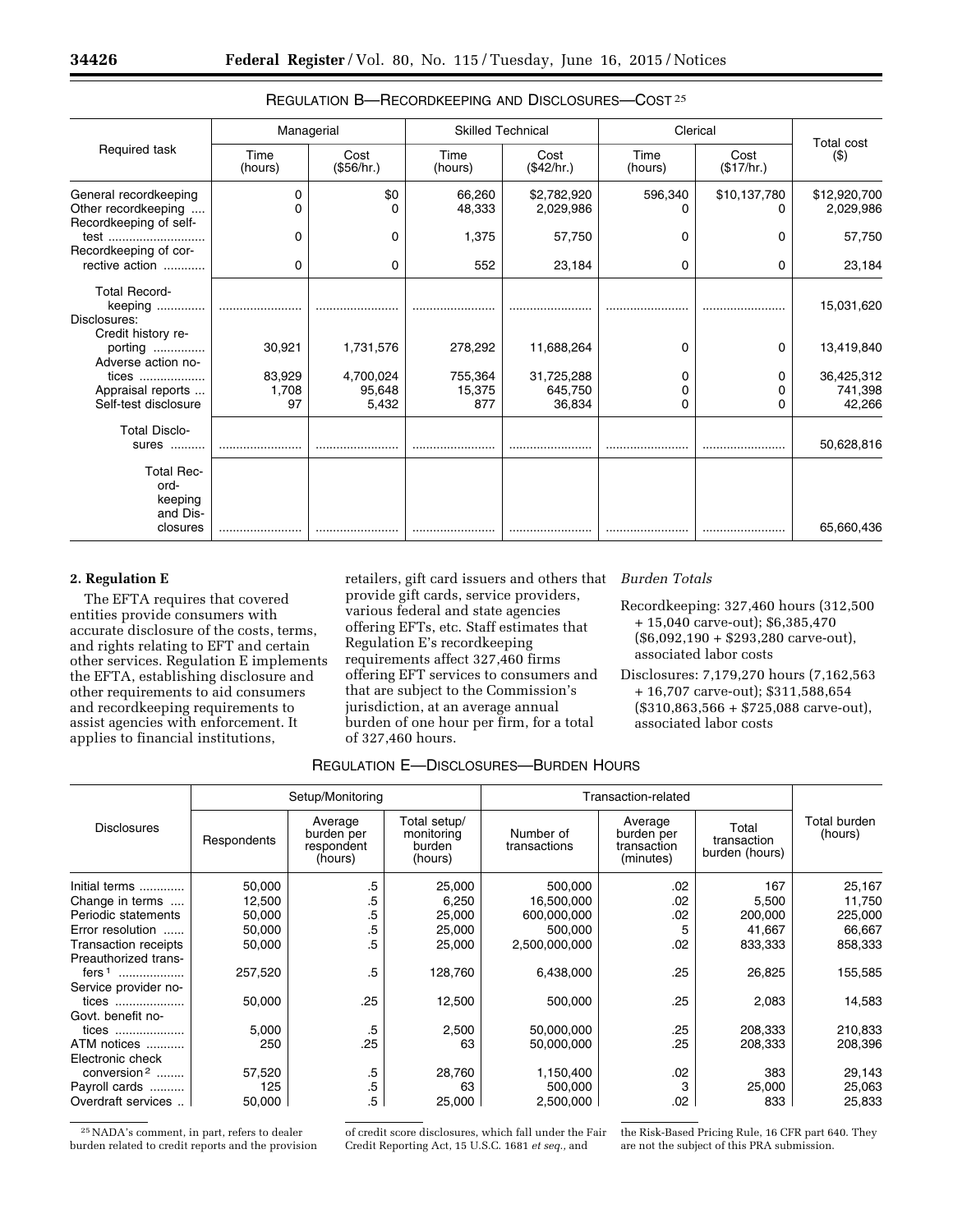|                                                                 |                         | Setup/Monitoring                               |                                                 | Transaction-related                       |                                                   |                                        |                                     |
|-----------------------------------------------------------------|-------------------------|------------------------------------------------|-------------------------------------------------|-------------------------------------------|---------------------------------------------------|----------------------------------------|-------------------------------------|
| <b>Disclosures</b>                                              | Respondents             | Average<br>burden per<br>respondent<br>(hours) | Total setup/<br>monitoring<br>burden<br>(hours) | Number of<br>transactions                 | Average<br>burden per<br>transaction<br>(minutes) | Total<br>transaction<br>burden (hours) | Total burden<br>(hours)             |
| Gift cards $3$<br>Remittance trans-<br>fers <sup>4</sup>        | 25.000                  | .5                                             | 12.500                                          | 1,250,000,000                             | .02                                               | 416.667                                | 429.167                             |
| <b>Disclosures</b><br>Error resolution<br>Agent compli-<br>ance | 5,000<br>5,000<br>5,000 | 1.25<br>1.25<br>1.25                           | 6,250<br>6.250<br>6.250                         | 100,000,000<br>125.000.000<br>100.000.000 | .9<br>.9<br>.9                                    | 1.500.000<br>1.875.000<br>1.500.000    | 1,506,250<br>1.881.250<br>1,506,250 |
| Total                                                           |                         |                                                |                                                 |                                           |                                                   |                                        | 7,179,270                           |

## REGULATION E—DISCLOSURES—BURDEN HOURS—Continued

1Preauthorized transfer respondents and transactions have decreased slightly.

2Electronic check conversion respondents and transactions have decreased slightly.

<sup>3</sup>Gift card entities and transactions under FTC jurisdiction (which excludes banks and bank transactions) have decreased.<br><sup>4</sup> Remittance transfer respondents now focus primarily on those that may offer services and are re rate inclusion of their offices). Legal changes have eased compliance, but they require system changes causing an increase in setup burden and a decrease in transaction burden. Remittance transfers have increased substantially but error resolutions have increased to a smaller degree due to changes in legal requirements. The resulting transaction burden in each category for remittance transfers has increased due to the upswing in transaction volume.

| REGULATION E—RECORDKEEPING AND DISCLOSURES—COST |  |
|-------------------------------------------------|--|
|-------------------------------------------------|--|

|                                                                              |                                   | Managerial                                 | Skilled technical                     |                                               | Clerical         | <b>Total cost</b>  |                                                   |
|------------------------------------------------------------------------------|-----------------------------------|--------------------------------------------|---------------------------------------|-----------------------------------------------|------------------|--------------------|---------------------------------------------------|
| Required task                                                                | Time<br>(hours)                   | Cost<br>(\$56/hr.)                         | Time<br>(hours)                       | Cost<br>(\$42/hr.)                            | Time<br>(hours)  | Cost<br>(\$17/hr.) | (3)                                               |
| Recordkeeping<br>Disclosures:                                                | $\Omega$                          | \$0                                        | 32,746                                | \$1,375,332                                   | 294,714          | \$5,010,138        | \$6,385,470                                       |
| Initial terms<br>Change in terms<br>Periodic state-                          | 2,517<br>1,175                    | 140,952<br>65,800                          | 22,650<br>10.750                      | 951,300<br>451,500                            | 0<br>0           | 0<br>$\Omega$      | 1,092,252<br>517,300                              |
| ments<br>Error resolution<br>Transaction re-                                 | 22,500<br>6,667                   | 1,260,000<br>373,352                       | 202,500<br>60,000                     | 8,505,000<br>2,520,000                        | 0<br>0           | 0<br>$\Omega$      | 9,765,000<br>2,893,352                            |
| ceipts<br>Preauthorized                                                      | 85,833                            | 4,806,648                                  | 772,500                               | 32,445,000                                    | 0                | 0                  | 37,251,648                                        |
| transfers<br>Service provider                                                | 15,558                            | 871,248                                    | 140,027                               | 5,881,134                                     | 0                | $\Omega$           | 6,752,382                                         |
| notices<br>Govt. benefit no-                                                 | 1,458                             | 81,648                                     | 13,125                                | 551,250                                       | 0                | $\Omega$           | 632,898                                           |
| tices<br>ATM notices<br>Electronic check                                     | 21,083<br>20,840                  | 1,180,648<br>1,167,040                     | 189,750<br>187,556                    | 7,969,500<br>7,877,352                        | 0<br>0           | 0<br>$\Omega$      | 9,150,148<br>9,044,392                            |
| conversion<br>Payroll cards<br>Overdraft services<br>Gift cards              | 2,914<br>2,506<br>2,583<br>85,833 | 163,184<br>140,336<br>144,648<br>2,403,352 | 26,229<br>22,557<br>23,250<br>386,250 | 1,101,618<br>947,394<br>976,500<br>16,222,500 | 0<br>0<br>0<br>0 | 0<br>0<br>0<br>0   | 1,264,802<br>1,087,730<br>1,121,148<br>18,626,852 |
| Remittance transfers:<br>Disclosures<br>Error resolution<br>Agent compliance | 150,625<br>188,125<br>150,625     | 8,435,000<br>10,535,000<br>8,435,000       | 1,355,625<br>1,693,125<br>1,355,625   | 56,936,250<br>71,111,250<br>56,936,250        | 0<br>0<br>0      | 0<br>0<br>0        | 65,371,250<br>81,646,250<br>65,371,250            |
| <b>Total Disclo-</b><br>sures                                                |                                   |                                            |                                       |                                               |                  |                    | 311,588,654                                       |
| <b>Total Rec-</b><br>ord-<br>keeping<br>and Dis-<br>closures                 |                                   |                                            |                                       |                                               |                  |                    | 317,974,124                                       |

## **3. Regulation M**

The CLA requires that covered entities provide consumers with accurate disclosure of the costs and terms of leases. Regulation M

implements the CLA, establishing disclosure requirements to help consumers comparison shop and understand the terms of leases and recordkeeping requirements. It applies

to vehicle lessors (such as auto dealers, independent leasing companies, and manufacturers' captive finance companies), computer lessors (such as computer dealers and other retailers),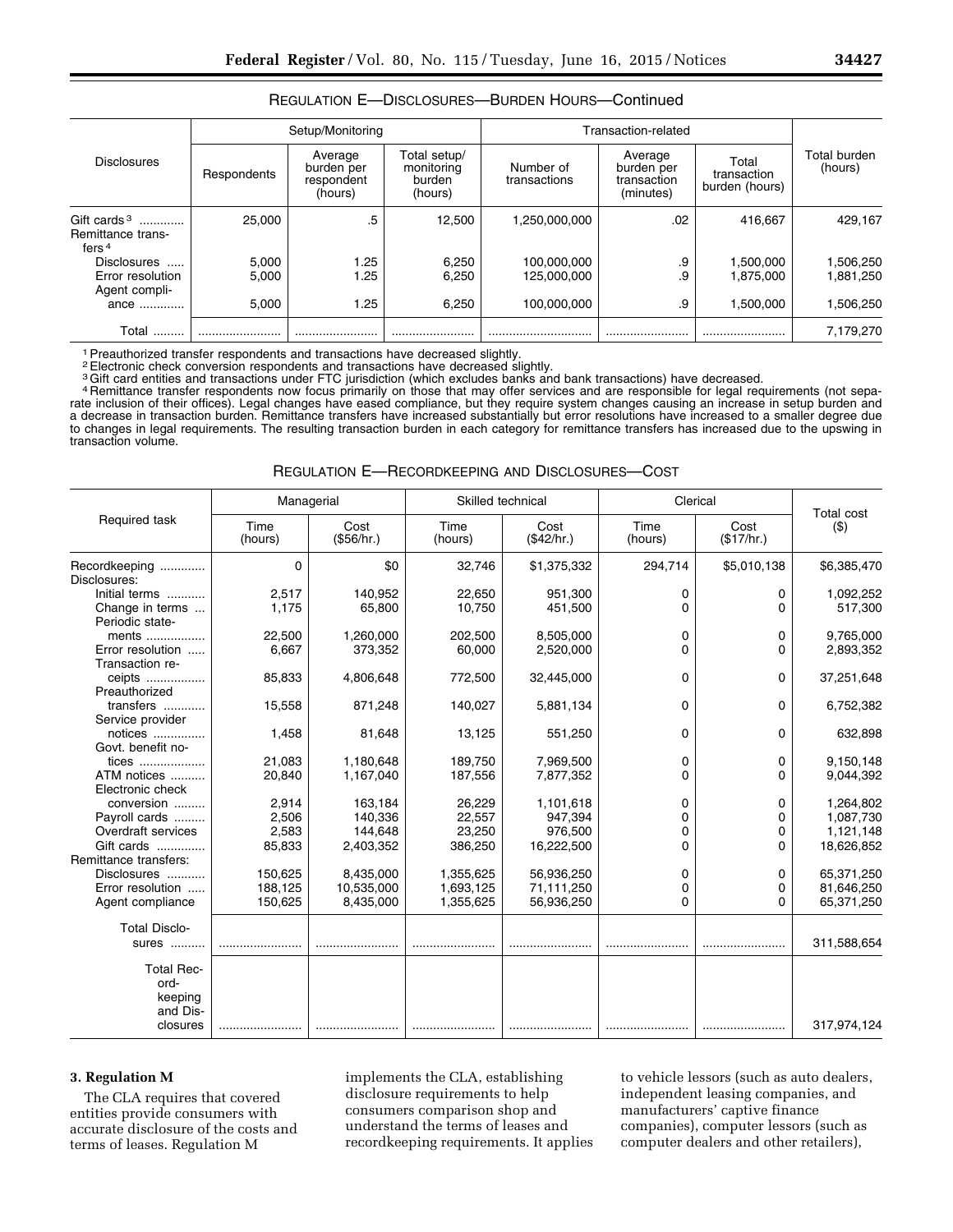furniture lessors, various electronic commerce lessors, diverse types of lease advertisers, and others.

Staff estimates that Regulation M's recordkeeping requirements affect approximately 32,577 firms within the FTC's jurisdiction leasing products to consumers at an average annual burden of one hour per firm, for a total of 32,577 hours.

In its June 1, 2015 comment, NADA asserts that ''daily compliance burdens at a dealership often must be handled by managerial, not clerical staff.'' 26 NADA also asserts that ''[m]any dealers are small businesses that do not benefit from sophisticated records retention or computer systems, and cannot leverage robust compliance structures. Even larger dealer groups often do not have the economy of scale necessary to justify in-house legal counsel, compliance staff, or other expert or technical resources. As a result, they rely heavily on outside counsel, consultants, and computer and

other experts to help them to comply with their regulatory obligations—and pay the concomitant fees associated with those third party services.''

While Regulation M covers not only NADA's membership of franchised car and truck dealers, but also independent motor vehicle dealers and non-motor vehicle dealers, NADA's constituency comprises a significantly large proportion of the overall affected population to warrant a reassessment of and adjustment to FTC staff's prior estimates of labor cost burden under Regulation M. It is not practicable, however, to make projections about and provide estimates regarding the additional or alternative use of such outside sources to maintain regulatory compliance (neither has NADA attempted to do so in its comment). Instead, the FTC's revised labor cost estimates increase apportionment to managerially performed tasks from 10% to 90%, and remove ''clerical'' support,

while allocating the remaining 10% to skilled technical staff.27 It is worth noting that in NADA's survey of its members in 2012—reincorporated in NADA's 2015 comment—the purported average response for labor apportionment for all facets of complying with Regulation M was no more than 61.5% for managerial staff, 24.7% for technical staff, and 13.9% for clerical staff. Accordingly, FTC staff believes that its reapportionment of labor costing under Regulation M is a fair response to these varying propositions and conditions.

#### *Burden Totals* 28

- Recordkeeping: 32,577 hours (5,000 + 27,577 carve-out); \$1,778,700  $($273,000 + $1,505,700$  carve-out), associated labor costs
- Disclosures: 73,933 hours (2,986 + 70,947 carve-out); \$4,036,732 (\$163,030 + \$3,873,702 carve-out), associated labor costs

#### REGULATION M—DISCLOSURES—BURDEN HOURS

|                           |             | Setup/monitoring                                                                                                            |                                                   | Transaction-related                       |                         |        |        |
|---------------------------|-------------|-----------------------------------------------------------------------------------------------------------------------------|---------------------------------------------------|-------------------------------------------|-------------------------|--------|--------|
| <b>Disclosures</b>        | Respondents | Total setup/<br>Average burden<br>Number of<br>monitoring<br>per respondent<br>transactions<br>burden<br>(hours)<br>(hours) | Average<br>burden per<br>transaction<br>(minutes) | Total<br>transaction<br>burden<br>(hours) | Total burden<br>(hours) |        |        |
| Motor Vehicle             |             |                                                                                                                             |                                                   |                                           |                         |        |        |
| Leases <sup>1</sup>       | 27,577      |                                                                                                                             | 27,577                                            | 4,000,000                                 | .50                     | 33,333 | 60,910 |
| Other Leases <sup>2</sup> | 5,000       | .50                                                                                                                         | 2,500                                             | 100,000                                   | .25                     | 417    | 2,917  |
| Advertising <sup>3</sup>  | 15,181      | .50                                                                                                                         | 7,591                                             | 603,490                                   | .25                     | 2.515  | 10,106 |
| Total                     |             |                                                                                                                             |                                                   |                                           |                         |        | 73,933 |

1This category focuses on consumer vehicle leases. Vehicle leases are subject to more lease disclosure requirements (pertaining to computation of payment obligations) than other lease transactions. (Only consumer leases for more than four months are covered.) *See* 15 U.S.C. 1667(1); 12 CFR 1013.2(e)(1). While the number of respondents for vehicle leases has decreased, the number of vehicle lease transactions has increased, with market changes, from past FTC estimates. Additionally, leases up to \$54,600 (plus an annual adjustment) are now covered. The<br>resulting total burden has increased.

<sup>2</sup> This category focuses on all types of consumer leases other than vehicle leases. It includes leases for computers, other electronics, small appliances, furniture, and other transactions. (Only consumer leases for more than four months are covered.) *See* 15 U.S.C. 1667(1); 12 CFR 1013.2(e)(1). The number of respondents has decreased, based on market changes in companies and types of transactions they offer; the number of such transactions has also declined, based on types of transactions offered that are covered by the CLA. Leases up to \$54,600 (plus an<br>annual adjustment) are now covered. The resulting total burden has decreased.

<sup>3</sup> Respondents for advertising have increased as have lease advertisements, based on market changes, from past FTC estimates. More types of lease advertisements are occurring. The resulting total burden has increased.

#### REGULATION M—RECORDKEEPING AND DISCLOSURES—COST

|                               | Managerial      |                   | Skilled technical |                   | Clerical         |                   |                          |
|-------------------------------|-----------------|-------------------|-------------------|-------------------|------------------|-------------------|--------------------------|
| Required task                 | Time<br>(hours) | Cost<br>(S56/hr.) | Time<br>(hours)   | Cost<br>(S42/hr.) | Total<br>(hours) | Cost<br>(S17/hr.) | <b>Total cost</b><br>(3) |
| Recordkeeping<br>Disclosures: | 29.319          | \$1,641,864       | 3,258             | \$136,836         |                  |                   | \$1,778,700              |

<sup>26</sup>However, the only apportioning in the FTC's estimates to clerical staff was for recordkeeping. The remaining attributions, for disclosure, had been to managerial (10%) and skilled technical (90%) staff.

regulations' covered entities than they do for Regulation M. In FTC staff's view, to adopt the same revised assumptions and adjustments for those regulations as made here for Regulation M would unduly skew the results for Regulations B and Z. Accordingly, the FTC has retained its prior analysis regarding those regulations. *See supra* note 17.

28Recordkeeping and disclosure burden estimates for Regulation M are more substantial for motor

vehicle leases than for other leases, including burden estimates based on market changes and regulatory definitions of coverage. As noted above, for purposes of burden calculations, and in view of the different types of motor vehicle dealers, the FTC is including the entire PRA burden for all motor vehicle dealers in the burden estimates below.

<sup>27</sup>As noted above, although NADA made these same assertions for Regulations B and Z as it had for Regulation M, NADA's members comprise a significantly smaller proportion of those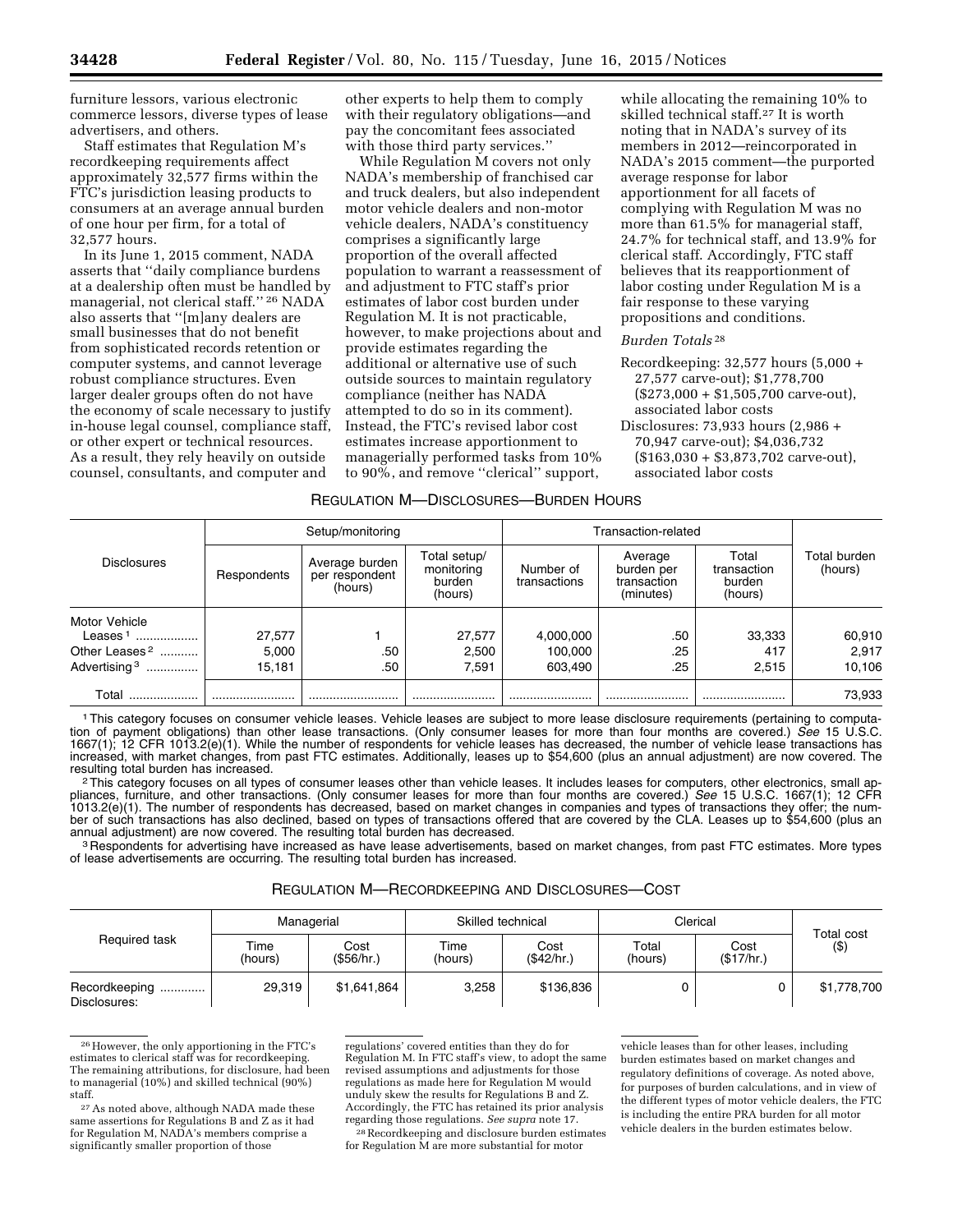| Required task                                                |                 | Managerial         |                 | Skilled technical  |                  | Clerical           |                      |
|--------------------------------------------------------------|-----------------|--------------------|-----------------|--------------------|------------------|--------------------|----------------------|
|                                                              | Time<br>(hours) | Cost<br>(\$56/hr.) | Time<br>(hours) | Cost<br>(\$42/hr.) | Total<br>(hours) | Cost<br>(\$17/hr.) | Total cost<br>( \$ ) |
| <b>Motor Vehicle</b><br>Leases                               | 54,819          | 3,069,864          | 6,091           | 255,822            | 0                | 0                  | 3,325,686            |
| Other Leases<br>Advertising                                  | 2,625<br>9,095  | 147,000<br>509,320 | 292<br>1,011    | 12,264<br>42,462   | 0<br>0           | 0                  | 159,264<br>551,782   |
| <b>Total Disclo-</b><br>sures                                |                 |                    |                 |                    |                  |                    | 4,036,732            |
| <b>Total Rec-</b><br>ord-<br>keeping<br>and Dis-<br>closures |                 |                    |                 |                    |                  |                    | 5,815,432            |

## REGULATION M—RECORDKEEPING AND DISCLOSURES—COST—Continued

# **4. Regulation Z**

The TILA was enacted to foster comparison credit shopping and informed credit decision making by requiring creditors and others to provide accurate disclosures regarding the costs and terms of credit to consumers. Regulation Z implements the TILA, establishing disclosure requirements to assist consumers and recordkeeping requirements to assist agencies with enforcement. These requirements pertain to open-end and closed-end credit and apply to various types of entities, including mortgage companies;

finance companies; auto dealerships; private education loan companies; merchants who extend credit for goods or services; credit advertisers; acquirers of mortgages; and others. New requirements have been established in the mortgage area, including for high cost mortgages, higher-priced mortgage loans,29 ability to pay of mortgage consumers, mortgage servicing, loan originators, and certain integrated mortgage disclosures.

FTC staff estimates that Regulation Z's recordkeeping requirements affect approximately 530,080 entities subject to the Commission's jurisdiction, at an

average annual burden of 1.25 hours per entity with .25 additional hours per entity for 5,000 entities (ability to pay), and 5 additional hours per entity for 5,000 entities (loan originators).

#### *Burden Totals*

- Recordkeeping: 688,850 hours (613,650 + 75,200 carve-out); \$13,432,575 (\$11,966,175 + \$1,466,400 carve-out), associated labor costs
- Disclosures: 13,008,452 hours  $(11,964,361 + 1,044,091$  carve-out); \$553,563,761 (\$508,250,213 + \$45,313,548 carve-out), associated labor costs

|                                                        | Setup/monitoring |                                                             |                                                 | Transaction-related        |                                                                |                                           |                         |
|--------------------------------------------------------|------------------|-------------------------------------------------------------|-------------------------------------------------|----------------------------|----------------------------------------------------------------|-------------------------------------------|-------------------------|
| Disclosures <sup>1</sup>                               | Respondents      | Average<br>burden per<br>respondent <sup>2</sup><br>(hours) | Total setup/<br>monitoring<br>burden<br>(hours) | Number of<br>transactions  | Average<br>burden per<br>transaction <sup>3</sup><br>(minutes) | Total<br>transaction<br>burden<br>(hours) | Total burden<br>(hours) |
| Open-end credit:<br>Initial terms<br>Rescission no-    | 45,000           | .75                                                         | 33,750                                          | 20,000,000                 | .375                                                           | 125,000                                   | 158,750                 |
| tices $4$<br>Subsequent                                | 1,500            | $.5\,$                                                      | 750                                             | 8,000                      | .25                                                            | 33                                        | 783                     |
| disclosures<br>Periodic state-                         | 10,000           | .75                                                         | 7,500                                           | 62,500,000                 | .188                                                           | 195,833                                   | 203,333                 |
| ments<br>Error resolution<br>Credit and<br>charge card | 45,000<br>45,000 | .75<br>.75                                                  | 33,750<br>33,750                                | 1,750,000,000<br>4,000,000 | .0938<br>6                                                     | 2,735,833<br>400,000                      | 2,769,583<br>433,750    |
| accounts<br>Settlement of                              | 25,000           | .75                                                         | 18,750                                          | 12,500,000                 | .375                                                           | 78,125                                    | 96,875                  |
| estate debts<br>Special credit<br>card require-        | 45,000           | .75                                                         | 33,750                                          | 1,000,000                  | .375                                                           | 6,250                                     | 40,000                  |
| ments $\ldots$<br>Home equity<br>lines of cred-        | 25,000           | .75                                                         | 18,750                                          | 12,500,000                 | .375                                                           | 78,125                                    | 96,875                  |
| it 5<br>.                                              | 1,500            | .5                                                          | 750                                             | 10,000                     | .25                                                            | 42                                        | 792                     |

REGULATION Z—DISCLOSURES—BURDEN HOURS

29While Regulation Z also requires the creditor to provide a short written disclosure regarding the appraisal process for higher-priced mortgage loans, the disclosure is now provided by the CFPB. As a

result, it is not a ''collection of information'' for PRA purposes; it is therefore excluded from the burden estimates below. *See* 5 CFR 1320.3(c)(2), and CFPB, Final Rule, Appraisals for Higher-Priced

Mortgage Loans, 78 FR 10368, 10430 (Feb. 13, 2013), and Supplemental Final Rule, Appraisals for Higher-Priced Mortgage Loans, 78 FR 78520, 78575 (Dec. 26, 2013).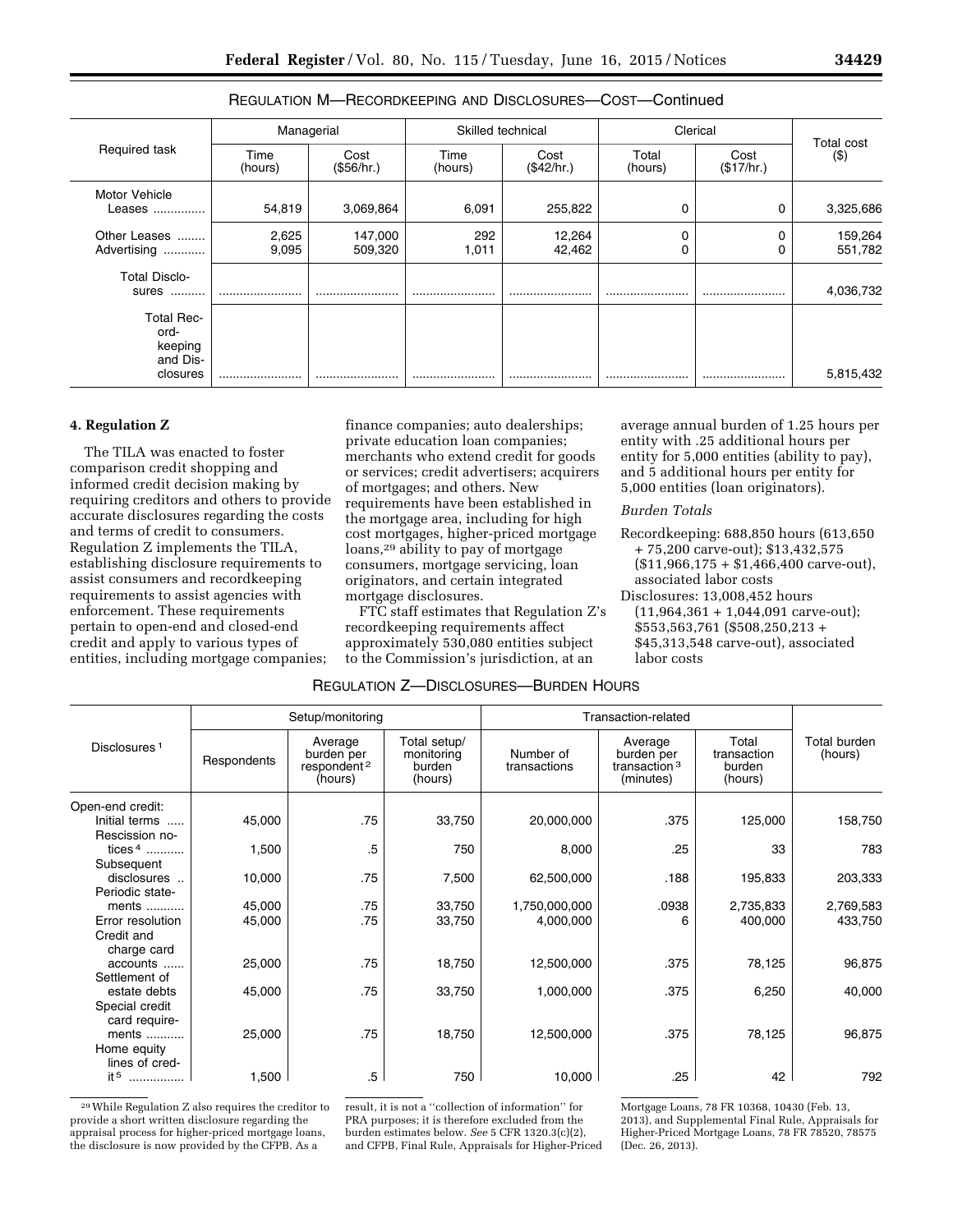Ξ

|                                                                                                                         |                   | Setup/monitoring                                            |                                                 | Transaction-related       |                                                                |                                           |                                |
|-------------------------------------------------------------------------------------------------------------------------|-------------------|-------------------------------------------------------------|-------------------------------------------------|---------------------------|----------------------------------------------------------------|-------------------------------------------|--------------------------------|
| Disclosures <sup>1</sup>                                                                                                | Respondents       | Average<br>burden per<br>respondent <sup>2</sup><br>(hours) | Total setup/<br>monitoring<br>burden<br>(hours) | Number of<br>transactions | Average<br>burden per<br>transaction <sup>3</sup><br>(minutes) | Total<br>transaction<br>burden<br>(hours) | <b>Total burden</b><br>(hours) |
| Home equity<br>lines of cred-<br>it-high cost<br>mortgages <sup>6</sup><br>College student<br>credit card<br>marketing- | 500               | 2                                                           | 1,000                                           | 5,000                     | 2                                                              | 167                                       | 1,167                          |
| ed. institu-<br>tions<br>College student<br>credit card<br>marketing-                                                   | 2,500             | .5                                                          | 1,250                                           | 250,000                   | .25                                                            | 1,042                                     | 2,292                          |
| card issuer<br>reports<br>Posting and re-<br>porting of                                                                 | 300               | .75                                                         | 225                                             | 18,000                    | .75                                                            | 225                                       | 450                            |
| credit card<br>agreements<br>Advertising<br>Sale, transfer,<br>or assign-                                               | 25,000<br>100,000 | .75<br>.75                                                  | 18,750<br>75,000                                | 12,500,000<br>300,000     | .375<br>.75                                                    | 78,125<br>3,750                           | 96,875<br>78,750               |
| ment of mort-<br>gages 7<br>Appraiser mis-<br>conduct re-                                                               | 1,500             | .5                                                          | 750                                             | 1,750,000                 | .25                                                            | 7,292                                     | 8.042                          |
| porting<br>Mortgage serv-                                                                                               | 625,000           | .75                                                         | 468,750                                         | 12,500,000                | .375                                                           | 78,125                                    | 546,875                        |
| icing $8$<br>Loan origina-                                                                                              | 2,500             | .5                                                          | 1,250                                           | 500,000                   | .5                                                             | 4,167                                     | 5,417                          |
| tors $9$<br>Closed-end credit:                                                                                          | 2,500             | $\overline{c}$                                              | 5,000                                           | 25,000                    | 5                                                              | 2,083                                     | 7,083                          |
| Credit disclo-<br>sures <sup>10</sup>                                                                                   | 380,080           | .75                                                         | 285,060                                         | 163,054,320               | 2.25                                                           | 6,114,537                                 | 6,399,597                      |
| Rescission no-<br>tices $11$<br>Redisclosures<br>Integrated                                                             | 5,000<br>200,000  | .5<br>$.5\,$                                                | 2,500<br>100,000                                | 7,500,000<br>1,000,000    | 1<br>2.25                                                      | 125,000<br>37,500                         | 127,500<br>137,500             |
| mortgage<br>disclosures <sup>12</sup>                                                                                   | 5,000             | 10                                                          | 50,000                                          | 15,000,000                | 3.5                                                            | 875,000                                   | 925,000                        |
| Variable rate<br>mortgages <sup>13</sup>                                                                                | 5,000             | 1                                                           | 5,000                                           | 500,000                   | 1.75                                                           | 14,583                                    | 19,583                         |
| High cost mort-<br>gages <sup>14</sup>                                                                                  | 3,000             | 1                                                           | 3,000                                           | 75,000                    | 2                                                              | 2,500                                     | 5,500                          |
| Higher priced<br>mortgages <sup>15</sup>                                                                                | 3,000             | 1                                                           | 3,000                                           | 25,000                    | 2                                                              | 833                                       | 3,833                          |
| Reverse mort-<br>gages <sup>16</sup><br>Advertising <sup>17</sup><br>Private edu-                                       | 7,500<br>248,360  | $.5\,$<br>$.5\,$                                            | 3,750<br>124,180                                | 35,000<br>2,483,600       | 1<br>1                                                         | 583<br>41,393                             | 4,333<br>165,573               |
| cation loans<br>Sale, transfer,<br>or assign-                                                                           | 100               | .5                                                          | 50                                              | 50,000                    | 1.5                                                            | 1,250                                     | 1,300                          |
| ment of mort-<br>gages<br>Ability to pay/<br>qualified                                                                  | 100,000           | $.5\,$                                                      | 50,000                                          | 5,000,000                 | .25                                                            | 20,833                                    | 70,833                         |
| mortgage $18$<br>Appraiser mis-<br>conduct re-                                                                          | 5,000             | .75                                                         | 3,750                                           | 0                         | 0                                                              | 0                                         | 3,750                          |
| porting<br>Mortgage serv-                                                                                               | 625,000           | .75                                                         | 468,750                                         | 12,500,000                | .375                                                           | 78,125                                    | 546,875                        |
| icing 19<br>Loan origina-                                                                                               | 5,000             | 1                                                           | 5,000                                           | 1,000,000                 | 2.25                                                           | 37,500                                    | 42,500                         |
| tors $20$                                                                                                               | 2,500             | 2                                                           | 5,000                                           | 25,000                    | 5                                                              | 2,083                                     | 7,083                          |

# REGULATION Z—DISCLOSURES—BURDEN HOURS—Continued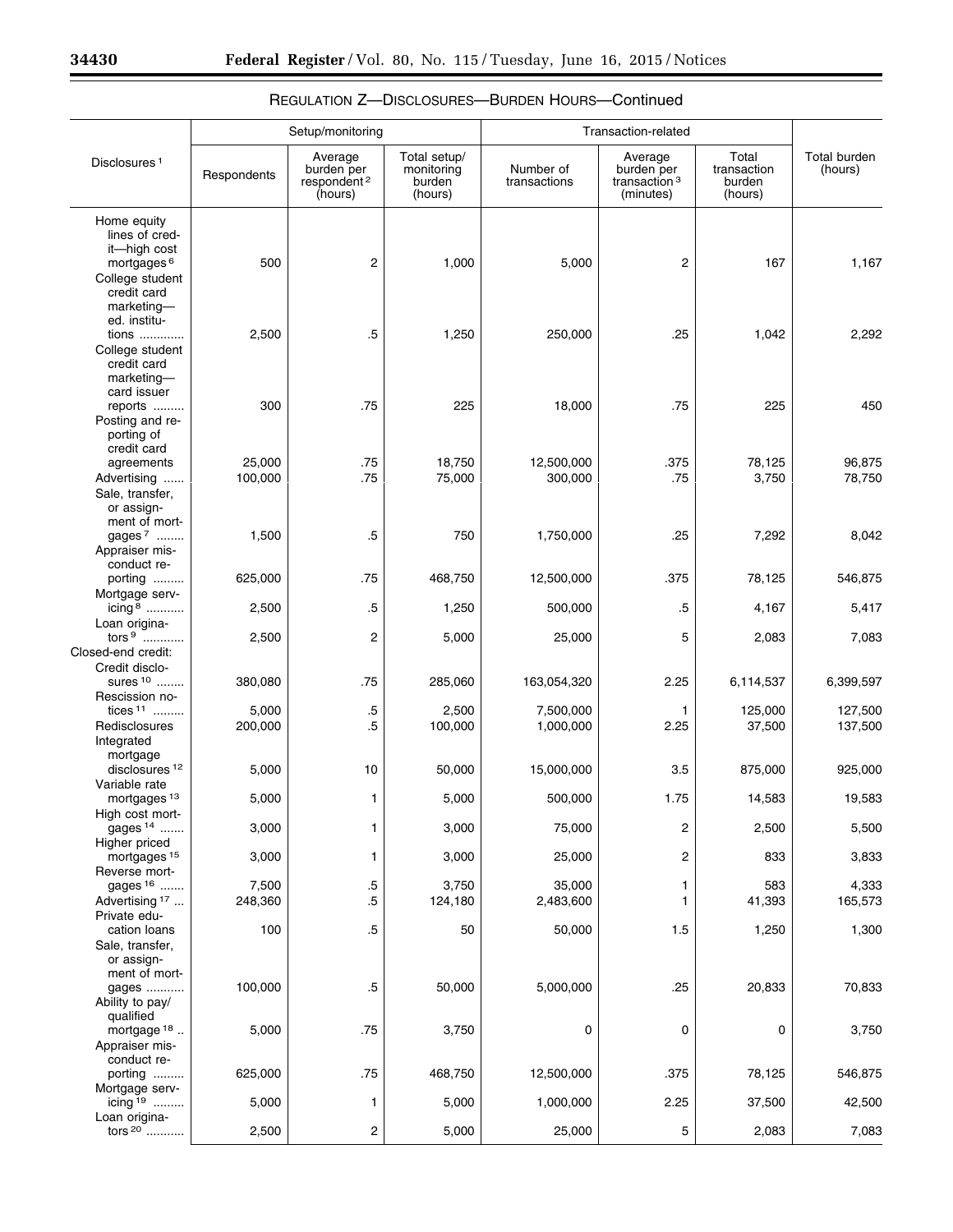## REGULATION Z—DISCLOSURES—BURDEN HOURS—Continued

| Disclosures <sup>1</sup>     | Setup/monitoring |                                                             |                                                 | Transaction-related       |                                                                |                                           |                         |
|------------------------------|------------------|-------------------------------------------------------------|-------------------------------------------------|---------------------------|----------------------------------------------------------------|-------------------------------------------|-------------------------|
|                              | Respondents      | Average<br>burden per<br>respondent <sup>2</sup><br>(hours) | Total setup/<br>monitoring<br>burden<br>(hours) | Number of<br>transactions | Average<br>burden per<br>transaction <sup>3</sup><br>(minutes) | Total<br>transaction<br>burden<br>(hours) | Total burden<br>(hours) |
| Total open-<br>end<br>credit |                  |                                                             |                                                 |                           |                                                                |                                           | 4,547,692               |
| Total<br>closed-<br>end      |                  |                                                             |                                                 |                           |                                                                |                                           |                         |
| credit<br>$\cdots$           |                  |                                                             |                                                 |                           |                                                                |                                           | 8,460,760               |
| Total<br>cre-<br>dit         |                  |                                                             |                                                 |                           |                                                                |                                           | 13,008,452              |

1 Regulation Z requires disclosures for closed-end and open-end credit. TILA and Regulation Z now cover credit up to \$54,600 plus an annual adjustment (except that real estate credit and private education loans are covered regardless of amount), generally causing an increase in transactions. In some instances noted below, market changes have reduced estimated PRA burden. In other instances noted below, changes to Regulation Z have increased estimated PRA burden. The overall effect of these competing factors, combined with the FTC sharing with the CFPB estimated PRA burden (for all but motor vehicle dealers) yields a net increase from the FTC's prior reported estimate for open-end credit and for closed-end credit.<br><sup>2</sup>Burden per respondent in some categories has increased compared to prior FTC estimates, due to changes in rules.

3 Burden per transaction in some categories has increased compared to prior FTC estimates, due to changes in rules.

4 Respondents for mortgages involving rescission have decreased, as have transactions.

<sup>5</sup> Respondents for home equity lines of credit have decreased, as have transactions.

<sup>6</sup> Regulation Z high cost mortgage rules now cover certain open-end mortgages, and a new counseling rule also applies.

7 Respondents for sale, transfer or assignment of mortgages have decreased.

<sup>8</sup> Regulation Z has expanded various mortgage servicing requirements for prompt crediting and payoff responses.

9 Regulation Z includes new loan originator compensation requirements.<br><sup>10</sup> Respondents for credit disclosures have decreased, as have transactions.

<sup>11</sup> Respondents for mortgages involving rescission have decreased.<br><sup>12</sup> Regulation Z now has integrated mortgage disclosure requirements for loan estimates and loan closing documents, with other requirements.<br><sup>13</sup> Respond

<sup>14</sup> Regulation Z high rate/high fee mortgages are now called "high cost" mortgages. Respondents in high cost mortgages have decreased, but the rules cover more types of mortgages and include a counseling requirement, increasing burden. However, these types of transactions have decreased, reducing total burden.

<sup>15</sup> Respondents for higher priced mortgages have decreased. However, Regulation Z now has certain appraisal requirements for higher-priced mortgages, increasing burden. However, these types of transactions have decreased,

<sup>16</sup> Reverse mortgage respondents and transactions have decreased.<br><sup>17</sup> Advertising respondents have increased, as have transactions, causing an increased total burden.<br><sup>18</sup> Regulation Z now includes ability to pay rules t

<sup>20</sup> Regulation Z includes new loan originator compensation requirements.

|                                   | Managerial      |                    | Skilled technical |                    | Clerical        |                    |                       |
|-----------------------------------|-----------------|--------------------|-------------------|--------------------|-----------------|--------------------|-----------------------|
| Required task                     | Time<br>(hours) | Cost<br>(\$56/hr.) | Time<br>(hours)   | Cost<br>(\$42/hr.) | Time<br>(hours) | Cost<br>(\$17/hr.) | Total cost<br>$($ \$) |
| Recordkeeping                     | 0               | \$0                | 68,885            | \$2,893,170        | 619,965         | \$10,539,405       | \$13,432,575          |
| Open-end credit Disclo-<br>sures: |                 |                    |                   |                    |                 |                    |                       |
| Initial terms                     | 15,875          | 889,000            | 142,875           | 6,000,750          | 0               | O                  | 6,889,750             |
| Rescission notices                | 78              | 4,368              | 705               | 29,610             | 0               |                    | 33,978                |
| Subsequent disclo-                |                 |                    |                   |                    |                 |                    |                       |
| sures                             | 20,333          | 1,138,648          | 183,000           | 7,686,000          | 0               | 0                  | 8,824,648             |
| Periodic state-                   |                 |                    |                   |                    |                 |                    |                       |
| ments                             | 276,958         | 15,509,648         | 2,492,625         | 104,690,250        | 0               | 0                  | 120,199,898           |
| Error resolution                  | 43,375          | 2,429,000          | 390,375           | 16,395,750         | 0               |                    | 18,824,750            |
| Credit and charge                 |                 |                    |                   |                    |                 |                    |                       |
| card accounts                     | 9,688           | 474,712            | 87,187            | 2,615,610          | 0               | 0                  | 3,090,322             |
| Settlement of es-                 |                 |                    |                   |                    |                 |                    |                       |
| tate debts                        | 4,000           | 196,000            | 36,000            | 1,080,000          | 0               | 0                  | 1,276,000             |
| Special credit card               |                 |                    |                   |                    |                 |                    |                       |
| requirements                      | 9,688           | 474,712            | 87,187            | 2,615,610          | 0               | 0                  | 3,090,322             |
| Home equity lines                 |                 |                    |                   |                    |                 |                    |                       |
| of credit                         | 458             | 22,442             | 4,126             | 123,780            | 0               | 0                  | 146,222               |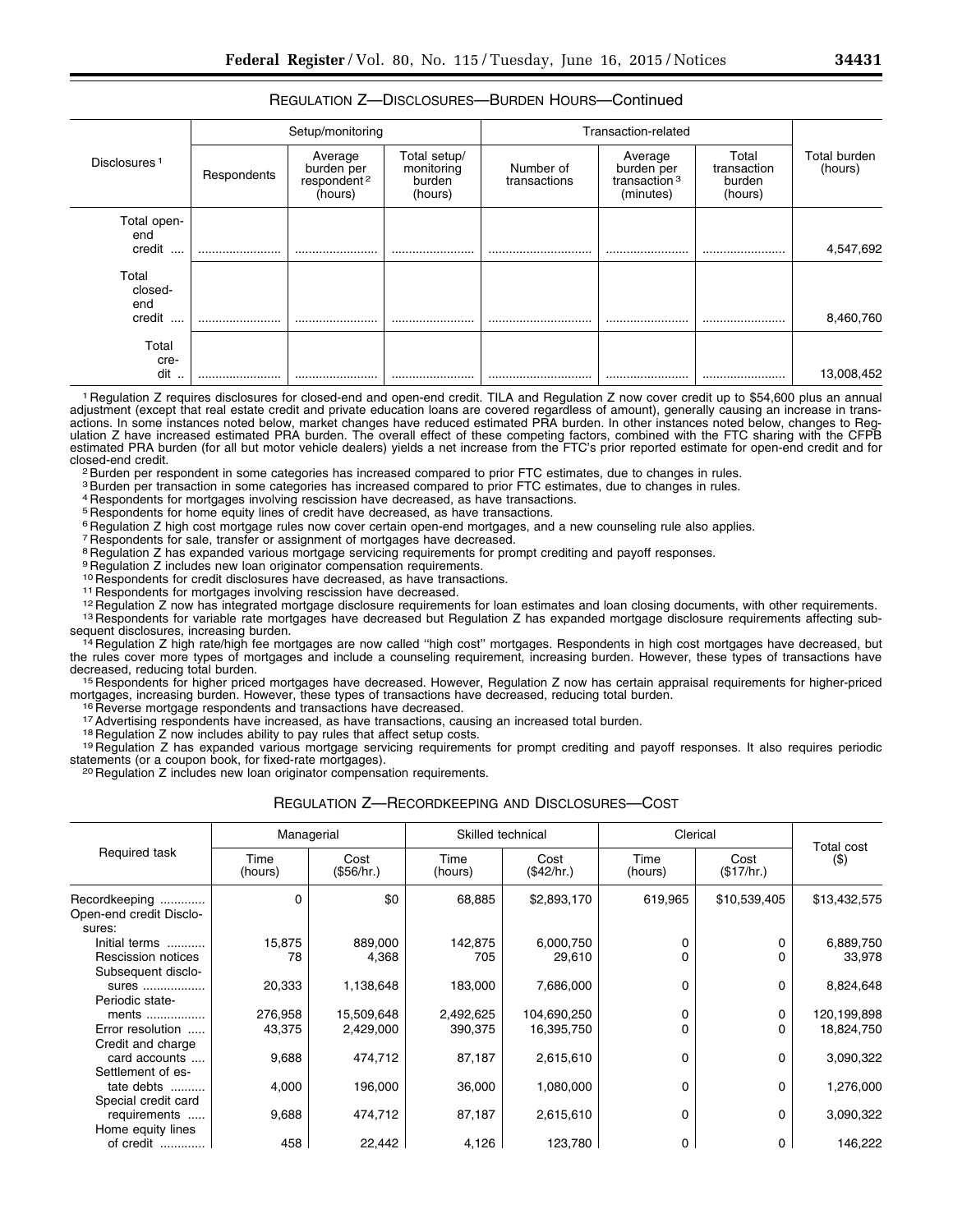|                                            | Managerial       |                    | Skilled technical  |                        | Clerical        |                    | <b>Total cost</b>      |
|--------------------------------------------|------------------|--------------------|--------------------|------------------------|-----------------|--------------------|------------------------|
| Required task                              | Time<br>(hours)  | Cost<br>(\$56/hr.) | Time<br>(hours)    | Cost<br>(\$42/hr.)     | Time<br>(hours) | Cost<br>(\$17/hr.) | $($ \$)                |
| Home equity lines                          |                  |                    |                    |                        |                 |                    |                        |
| of credit-high                             |                  |                    |                    |                        |                 |                    |                        |
| cost mortgages<br>College student          | 117              | 6,552              | 1050               | 44,100                 | 0               | $\mathbf 0$        | 50,662                 |
| credit card mar-                           |                  |                    |                    |                        |                 |                    |                        |
| keting-ed insti-                           |                  |                    |                    |                        |                 |                    |                        |
| tutions                                    | 229              | 11,221             | 2,063              | 61,890                 | 0               | 0                  | 73,111                 |
| College student                            |                  |                    |                    |                        |                 |                    |                        |
| credit card mar-                           |                  |                    |                    |                        |                 |                    |                        |
| keting-card                                |                  |                    |                    |                        |                 |                    |                        |
| issuer reports<br>Posting and report-      | 45               | 2,205              | 405                | 12,150                 | 0               | 0                  | 14,355                 |
| ing of credit card                         |                  |                    |                    |                        |                 |                    |                        |
| agreements                                 | 9,688            | 474,712            | 87,187             | 2,615,610              | 0               | 0                  | 3,090,322              |
| Advertising                                | 7,875            | 385,875            | 70,875             | 2,126,250              | 0               | 0                  | 2,512,125              |
| Sale, transfer, or                         |                  |                    |                    |                        |                 |                    |                        |
| assignment of                              |                  |                    |                    |                        |                 |                    |                        |
| mortgages                                  | 823              | 40,327             | 7,407              | 222,210                | 0               | 0                  | 262,537                |
| Appraiser mis-                             |                  |                    |                    |                        |                 |                    |                        |
| conduct reporting<br>Mortgage servicing    | 54,687           | 2,679,663          | 492,188            | 14,765,640             | 0               | 0                  | 17,445,303<br>235,102  |
| Loan originators                           | 542<br>708       | 30,352<br>39,648   | 4,875<br>6,375     | 204,750<br>267,750     | 0<br>0          | 0<br>0             | 307,398                |
|                                            |                  |                    |                    |                        |                 |                    |                        |
| Total open-end                             |                  |                    |                    |                        |                 |                    |                        |
| credit                                     |                  |                    |                    |                        |                 |                    | 186,366,805            |
| Closed-end credit Dis-                     |                  |                    |                    |                        |                 |                    |                        |
| closures:                                  |                  |                    |                    |                        |                 |                    |                        |
| Credit disclosures                         | 639,960          | 35,837,760         | 5,759,637          | 241,904,754            | 0               | 0                  | 277,742,514            |
| <b>Rescission notices</b><br>Redisclosures | 12,750<br>13,750 | 714,000<br>770,000 | 114,750<br>123,750 | 4,819,500<br>5,197,500 | 0<br>0          | 0<br>0             | 5,533,500<br>5,967,500 |
| Integrated mort-                           |                  |                    |                    |                        |                 |                    |                        |
| gage disclosures                           | 92,500           | 5,180,000          | 832,500            | 34,965,000             | 0               | 0                  | 40,145,000             |
| Variable rate mort-                        |                  |                    |                    |                        |                 |                    |                        |
| gages                                      | 1,958            | 109,648            | 17,625             | 740,250                | 0               | 0                  | 849,898                |
| High cost mort-                            |                  |                    |                    |                        |                 |                    |                        |
| gages                                      | 550              | 30,800             | 4,950              | 207,900                | 0               | 0                  | 238,700                |
| Higher priced mort-                        |                  |                    |                    |                        |                 |                    |                        |
| gages<br>Reverse mortgages                 | 383<br>433       | 21,448<br>24,248   | 3,450<br>3,900     | 144,900<br>163,800     | 0<br>0          | 0<br>0             | 166,348<br>188.048     |
| Advertising                                | 16,557           | 927,192            | 149,016            | 6,258,672              | 0               | 0                  | 7,185,864              |
| Private education                          |                  |                    |                    |                        |                 |                    |                        |
| loans                                      | 130              | 7,280              | 1,170              | 49,140                 | 0               | 0                  | 56,420                 |
| Sale, transfer, or                         |                  |                    |                    |                        |                 |                    |                        |
| assignment of                              |                  |                    |                    |                        |                 |                    |                        |
| mortgages                                  | 7,083            | 396,648            | 63,750             | 2,677,500              | 0               | 0                  | 3,074,148              |
| Ability to pay/quali-                      |                  |                    |                    |                        |                 |                    |                        |
| fied mortgage<br>Appraiser mis-            | 375              | 21,000             | 3,375              | 141,750                | 0               | 0                  | 162,750                |
| conduct reporting                          | 54,687           | 3,062,472          | 492,188            | 20,671,896             | 0               | 0                  | 23,734,368             |
| Mortgage servicing                         | 4,250            | 238,000            | 38,250             | 1,606,500              | 0               | 0                  | 1,844,500              |
| Loan originators                           | 708              | 39,648             | 6,375              | 267,750                | 0               | 0                  | 307,398                |
|                                            |                  |                    |                    |                        |                 |                    |                        |
| Total closed-                              |                  |                    |                    |                        |                 |                    |                        |
| end credit                                 |                  |                    |                    |                        |                 |                    | 367,196,956            |
| <b>Total Disclo-</b>                       |                  |                    |                    |                        |                 |                    |                        |
| sures                                      |                  |                    |                    |                        |                 |                    | 553,563,761            |
|                                            |                  |                    |                    |                        |                 |                    |                        |
| <b>Total Rec-</b>                          |                  |                    |                    |                        |                 |                    |                        |
| ord-                                       |                  |                    |                    |                        |                 |                    |                        |
| keeping                                    |                  |                    |                    |                        |                 |                    |                        |
| and Dis-                                   |                  |                    |                    |                        |                 |                    |                        |
| closures                                   |                  |                    |                    |                        |                 |                    | 566,996,336            |

# REGULATION Z—RECORDKEEPING AND DISCLOSURES—COST—Continued

*Request for Comment:* You can file a comment online or on paper. For the Commission to consider your comment,

we must receive it on or before July 16, 2015. Write ''Regs BEMZ, PRA Comments, P084812'' on your comment.

Your comment—including your name and your state—will be placed on the public record of this proceeding,